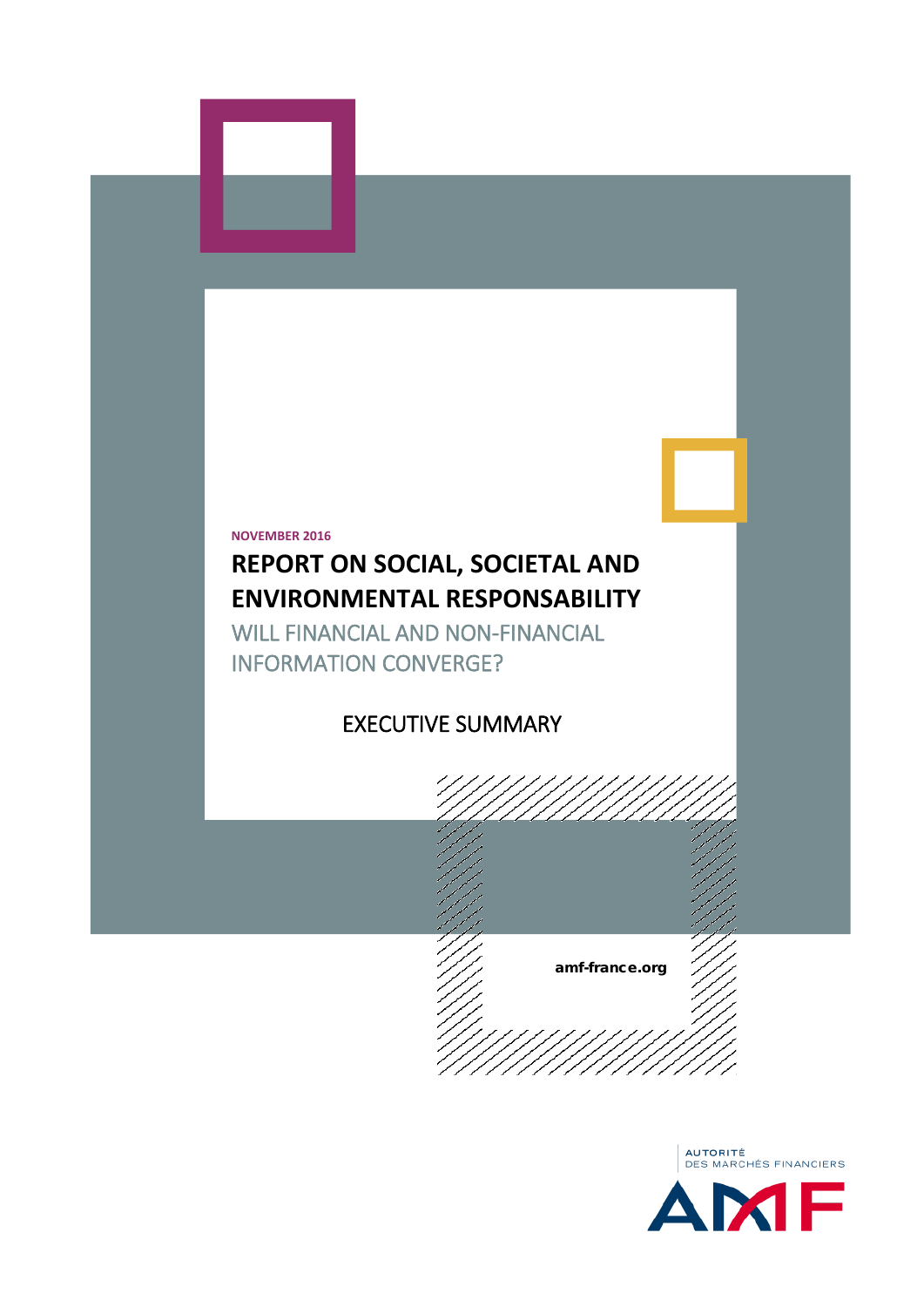# **EXECUTIVE SUMMARY**

# **INTRODUCTION**

In its 2013-2016 Strategic Plan, the Autorité des Marchés Financiers (AMF) stated that it aimed to develop an approach to social, societal and environmental responsibility (CSR) and socially responsible investment (SRI) information, with its main focus on conducting targeted studies on these topics.

As such, the AMF published a report on CSR in November 2013. In keeping with the first CSR report the AMF published in 2010, the 2013 report highlighted certain best practices for non-financial information and put forward a number of recommendations and avenues of discussion covering the transparency and consistency of such information. In November 2015, as a follow up to that report, the AMF also published a number of findings and proposals regarding growth in the market for socially responsible investment (SRI), as implemented by management companies via their funds.

Three years after the publication of its last CSR report and several years after the Grenelle 2 act<sup>[1](#page-1-0)</sup> entered into force on 12 July 2010, the AMF has carried out further analysis of the non-financial information published by listed companies. The change in the regulatory environment (transposition of the European directive on non-financial information, energy transition law, etc.) and in the economic climate shows, if proof were needed, that non-financial information is increasingly important to issuers and investors, as well as to a large number of other stakeholders.

Based on this analysis, the AMF has published a new report on the social and environmental information disclosed by a sample of listed companies in their 2015 registration documents. This latest report assesses both new developments and efforts made by issuers in this area over the last three years, or indeed, regarding certain data, over the past six years.

This report is based on 60 companies with securities admitted to trading on Euronext Paris (regulated market). Note that the sample represents approximately 34% of the combined market capitalisation of French companies listed on Euronext Paris up to 30 September 2016.

To provide a more representative view of the market, the sample includes large companies as well as certain small and midsized enterprises (SMEs) for all the criteria analysed, as was the case in 2013.

This analysis shows that, beyond the regulatory framework, issuers are more committed to long-term targets, are using clearer and more relevant indicators and, in some cases, are choosing to provide information that integrates financial and non-financial data. Issuers could nevertheless do more to enhance the comparability of their indicators and offer investors every means to firmly grasp their approach to CSR, how it fits in with their overall strategy and, lastly, its long-term impact.

While the AMF has made several new recommendations along these lines, it chose to keep them to a minimum at this pivotal time from a regulatory perspective. Starting in 2017, issuers will have to apply the provisions of the energy transition law in their reports for 2016. They will, in particular, be required to include information on their commitments to the "circular economy", as well as on the impacts their businesses and the use of their goods and services will have on climate change. The directive on nonfinancial information, currently in the transposition phase, should also lead to amendments to some of the texts resulting from the Grenelle 2 era, as the new provisions will apply to reports for financial years beginning on or after 1 January 2017.

<span id="page-1-0"></span> <sup>1</sup> Act no. 2010-788 of 12 July 2010 establishing a national commitment as regards the environment.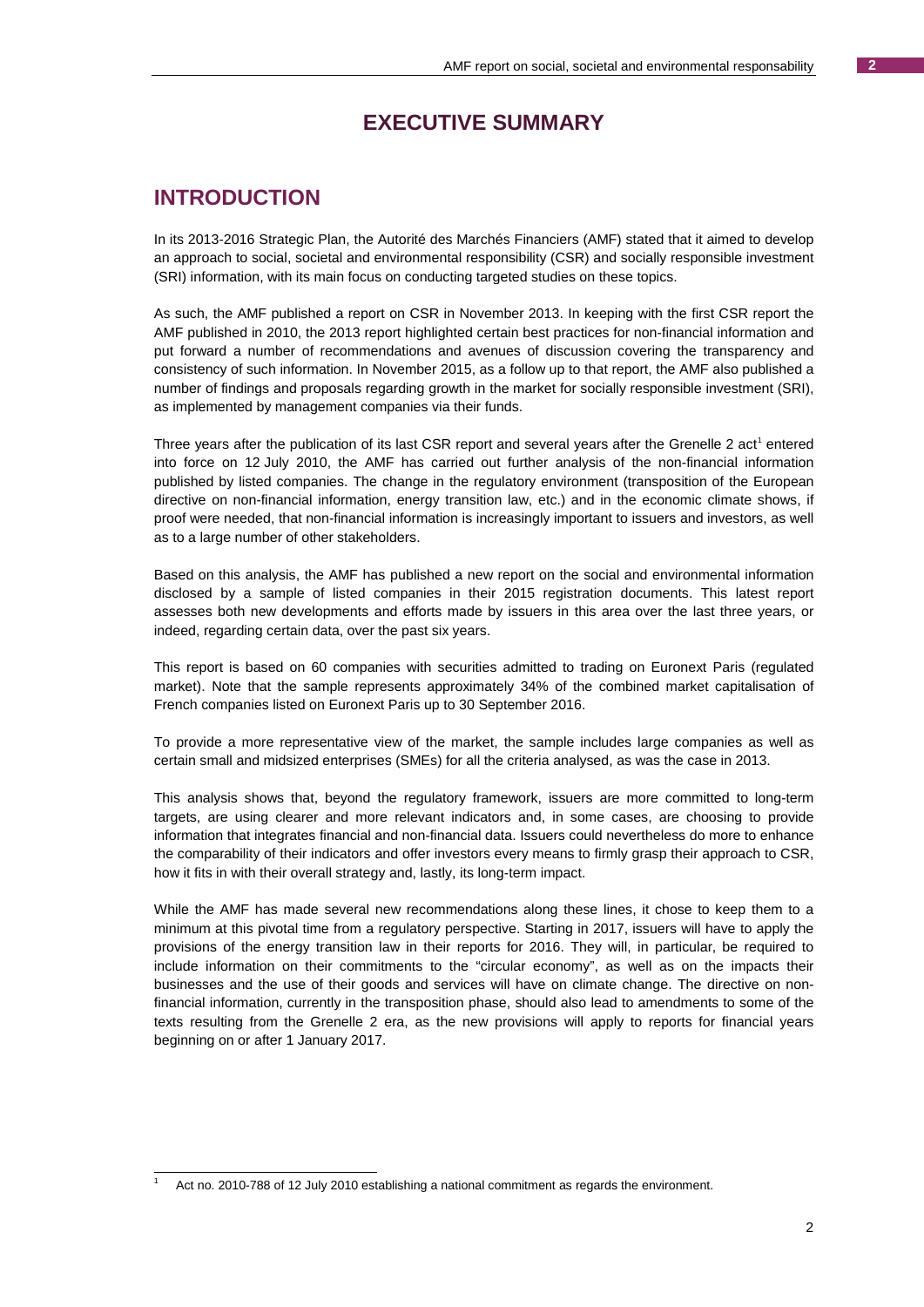# **ANALYTICAL APPROACH**

Companies have continued to further organise their disclosures so as to better reflect issues relating to social, societal and environmental responsibility. This trend has been driven both by the need to comply with the Grenelle 2 framework, and by the need to meet the expectations of various stakeholders, and notably those of investors.

Accordingly, the AMF has analysed the presentation of CSR information published by listed companies, for the following reasons in particular:

- the management reports, in which the information provided for in the Grenelle 2 framework has to be disclosed, form part of the annual financial reports and/or registration documents registered or filed with the AMF. This information figures increasingly prominently, both in terms of volume and content, in corporate documentation;
- some of this information must also be included in the Risk Factors section required by European Regulation 809/2004 of 29 April 2004 (the Prospectus Regulation) whenever its financial impact is potentially material. Many companies now disclose risks that are not classified as purely financial. In addition, for financial years beginning on or after 1 January [2](#page-2-0)016<sup>2</sup>, the report of the chairman of the board of directors or of the supervisory board will also have to include "*the financial risks related to the effects of climate change and the measures adopted by the company to reduce them, by implementing a low-carbon strategy in every component of its activities*";
- − acknowledgement of the issue at European level with directive 2014/95/EU[3](#page-2-1) , the first European directive to lead the way in CSR specifically as it relates to non-financial reporting (the "CSR Directive")<sup>[4](#page-2-2)</sup> and whose transposition into French law should be finalised in the coming weeks. Changes to French legislation are mostly likely to concern the scope of companies affected and the extent of the reporting;
- investors increasingly factor non-financial, or sustainability, criteria into their investment decisions (this is particularly true of SRI funds, as well as for certain institutional investors). The perception of the financial markets has improved recently and investors are increasingly demanding that issuers broaden their disclosures beyond their financial results alone. Investors thus increasingly appreciate that issuers are identifying their priority issues based on their economic, environmental and social impacts as well as their governance challenges, and their evaluation by their key stakeholders;
- lastly, it is instructive to consider whether progress has been made on transparency (methodology, scope of data, convergence of indicators, information on the achievement of objectives, etc.) in this field, to look at new trends (disclosure of materiality matrices, more explicit links between financial and non-financial information, etc.) and, ultimately, to update the data published by the AMF in its 2013 report.

As in 2010 and 2013, the AMF's 2016 report mainly focuses on the transparency of information published by companies, and more specifically its definition, consistency and comparability. As such, its purpose is not to assess the relevance or exhaustiveness of this information, although one may well ask why issuers' reports have have become lengthier. Similarly, the report does not look at the intrinsic quality of the data collected or at the way they are aggregated to form the summary information that companies ultimately publish.

<span id="page-2-0"></span> <sup>2</sup> Pursuant to law 2015-992 of 17 August 2015 on the energy transition for green growth.

<span id="page-2-1"></span>Directive 2014/95/EU of the European Parliament and of the Council of 22 October 2014 amending Directive 2013/34/EU as regards disclosure of non-financial and diversity information by certain large undertakings and groups.

<span id="page-2-2"></span><sup>4</sup> Although the topic is by no means new. In particular, Article 1-14 subparagraph b of Directive 2003/51/EC on the annual and consolidated accounts of certain types of companies, banks and other financial institutions and insurance undertakings states that "*to the extent necessary for an understanding of the company's development, performance or position, the analysis shall include both financial and, where appropriate, non-financial key performance indicators relevant to the particular business, including information relating to environmental and employee matters*".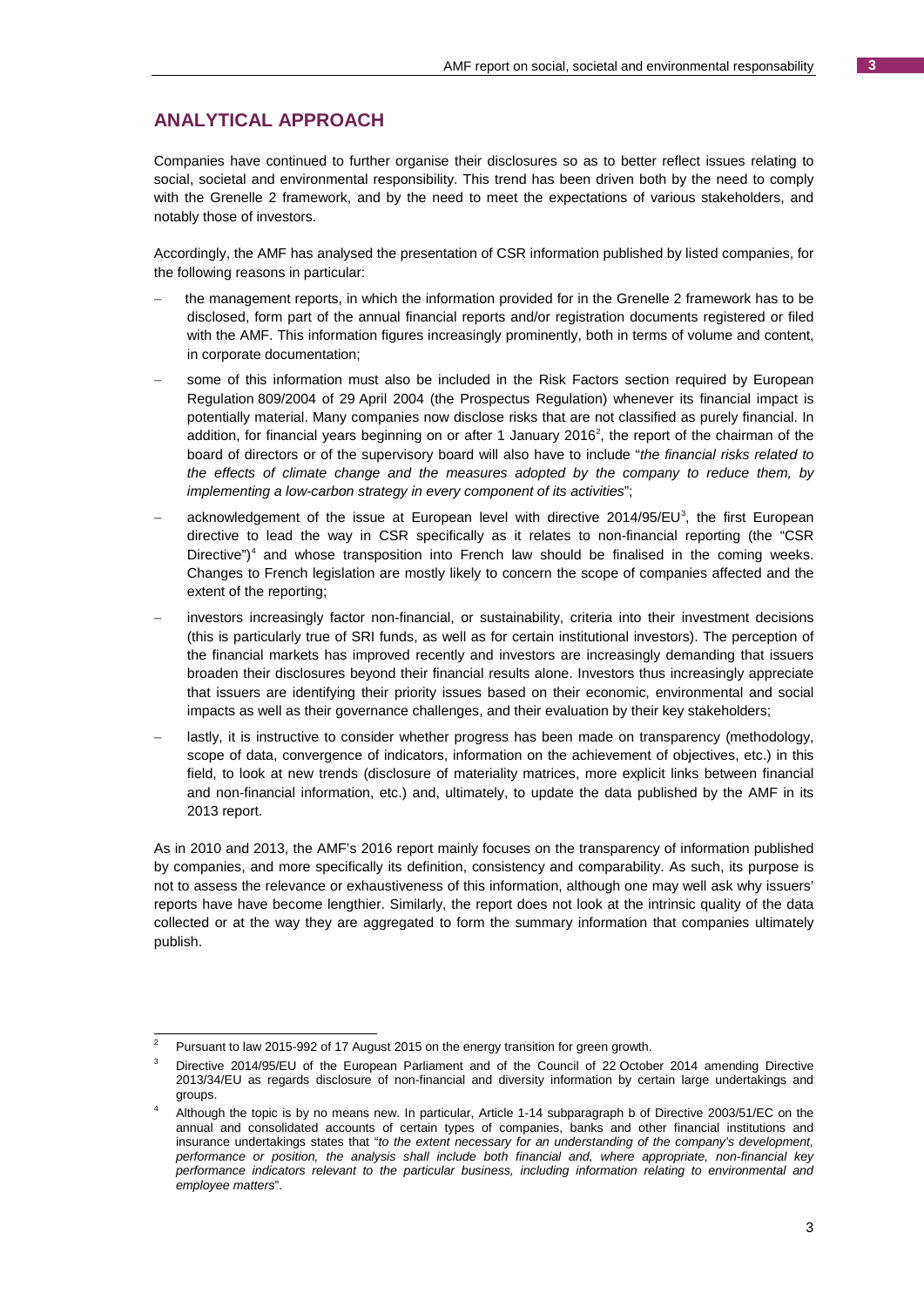# **KEY FINDINGS**

This study shows that French companies have made significant efforts on CSR, notably in terms of time spent on this issue, allocation of resources, development of new tools and consequently costs incurred. This is much the case for large companies as it is for small and mid caps.

Companies appear to have continued to deploy the resources needed to familiarise themselves with the information required by the Grenelle 2 decree and to interpret it in the light of their own specific challenges and, where relevant, the risks they identify, particularly through risk mapping. Companies nevertheless still need to adopt a more pragmatic approach, so they can better identify and even prioritise the information to be included in their CSR strategies and, ultimately, their reporting. However, the AMF notes that some companies have made progress in prioritising their sustainable development challenges in view of their strategic priorities and stakeholder expectations.

The findings are based on a sample composed of an equal number of large companies<sup>[5](#page-3-0)</sup> or "LCs" (half of which are in the CAC 40 index), and SMEs<sup>[6](#page-3-1)</sup>. Differentiated statistics have been calculated where possible, first for LCs and second for SMEs. Comparisons have also been made with the results from the first two reports<sup>[7](#page-3-2)</sup>.

#### **1. Presentation of non-financial information**

- **Every** company in the sample presents CSR information in its registration document or annual financial report.
- **60%** of companies provide a cross-reference table to help readers more easily identify the topics covered by the decree and/or the standards followed (in particular the Global Reporting Initiative (GRI)).
- **58%** (compared with half in 2010 and 2013) disclose CSR information through media other than their websites (such as subject-specific reports and reports for analysts or fund managers). This tends to make the data more difficult to understand, although **17%** of companies cross-reference these supplementary media in their registration document.
- Unlike in 2013, no companies expressly state they have encountered difficulties in aligning their nonfinancial reporting timetables with their financial reporting schedules.
- The number of pages contained in CSR reports forming part of registration documents varies widely from one company to another. The average length is 33 pages<sup>[8](#page-3-3)</sup> (compared with 24 pages in 2013, i.e. a nearly **40%** increase), with a minimum of **3** and a maximum of **117** pages (compared with a minimum of 2 and a maximum of 87 pages in 2013).
- On average, the CSR section accounts for **12%** of the total volume of information set out in registration documents published by sample companies (**10%** for SMEs and **14%** for LCs, compared with an average of 9% in 2013).

# **2. Scope of information**

- **93%** of companies in the sample provided at least some details on the scope of their non-financial information (compared with around three-quarters in 2013), although this scope is not always clearly defined or can differ significantly depending on the non-financial data in question (lack of data on certain indicators).
- In **all** cases, the companies provided a wider scope of non-financial information compared with 2013.

<span id="page-3-0"></span>Companies belonging to Segment A of Euronext Paris, i.e. with a market capitalisation of more than €1 billion.

<span id="page-3-1"></span><sup>6</sup> Companies belonging to Segment B (market capitalisation of between €150 million and €1 billion) and Segment C (market capitalisation of less than €150 million) of Euronext Paris.

<span id="page-3-2"></span><sup>7</sup> For the sample of the 30 LCs in 2010 and for the entire sample in 2013 and 2016.

<span id="page-3-3"></span>With a median of 28 pages and a standard deviation of 25 pages.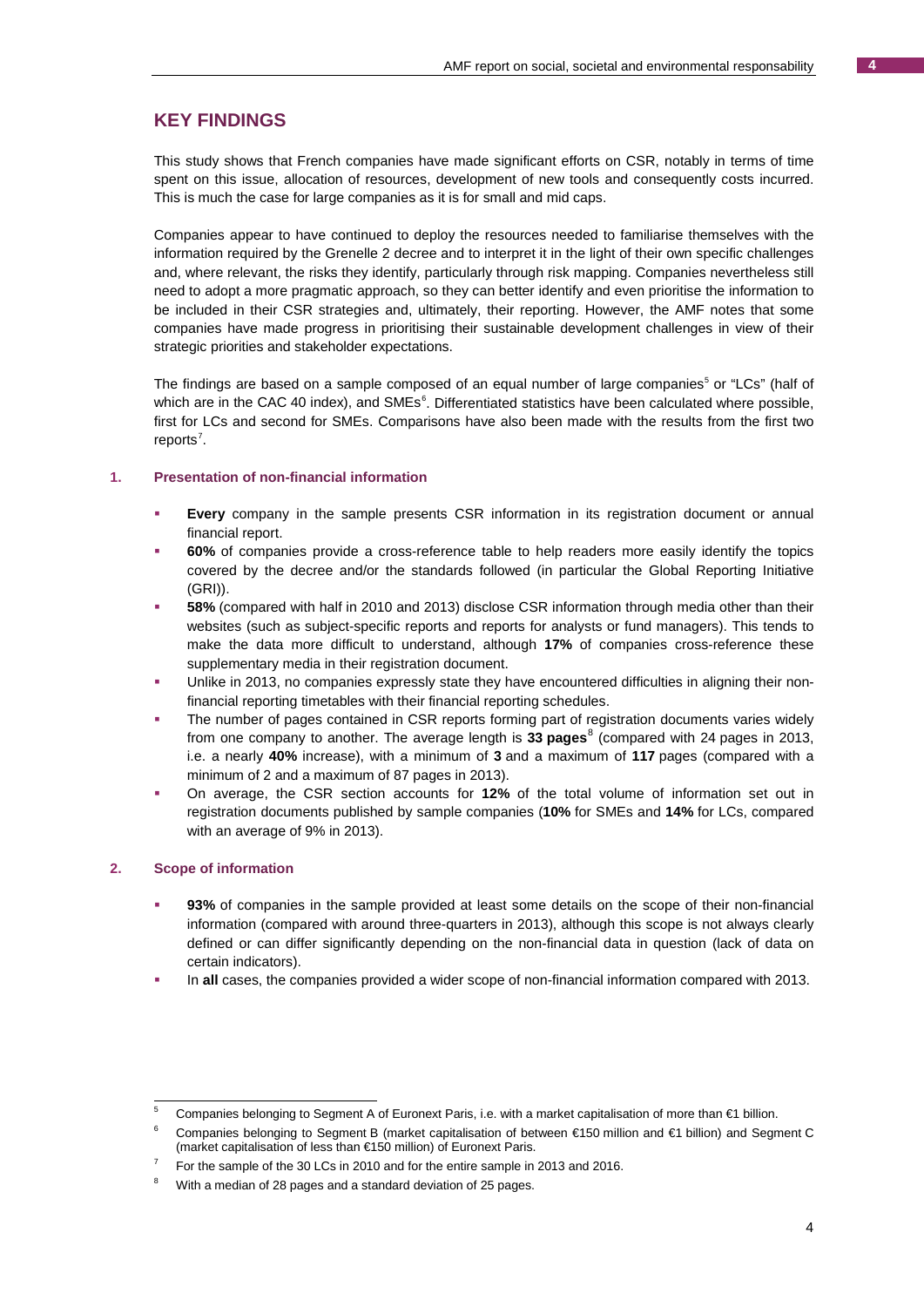# **3. Information gathering**

- **About three-quarters** of the companies in the sample specified how they collect non-financial information (compared with about half in 2013).
- **65%** of companies clearly identified the people in charge of preparing and directing non-financial reporting.

# **4. Description of the CSR policy**

- **95%** of the companies analysed, and all LCs, provided information on their own and any subsidiaries' policies (i.e. initiatives and guidance) in the area of sustainable development and CSR (compared with 83% of companies in the sample in 2013).
- **63%** of companies in the sample reported that they have incorporated CSR into their group strategy (including **40%** of the SMEs in the sample), while only a minority did so in 2013.

# **5. Use of one or more standards**

- **About half** of sample companies (compared with 37% in 2013) expressly stated that they used a standard, such as the Global Reporting Initiative or a sector standard.
- **8** companies expressly stated they had created their own standard (compared with three in 2013) for some or all of their reporting.

#### **6. Presentation of non-financial indicators**

- As in 2013, **all** the companies analysed presented non-financial indicators, including social, societal and environmental indicators. As a reminder, in the AMF's 2010 report, 90% of LCs did this.
- Only **2** companies expressly stated they had introduced new indicators since the last financial year (compared with 14% in 2013), indicating more consistency in indicator nomenclature within companies.

#### **Focus on quantitative indicators**

As regards the indicators themselves, an additional analysis was conducted covering the nine nonfinancial themes required under the Grenelle 2 decree:

- − training,
- − absenteeism,
- − gender equality,
- − occupational accidents,
- waste production and management,
- − water consumption,
- − CO2 emissions,
- − climate change adaptation, and
- − measures taken to enhance or protect biodiversity.

This analysis reveals:

**Renewed efforts to communicate across a** broader reporting scope;

Relatively stable and comparable indicators over time at individual companies, although a few companies provided certain data for a single financial year only;

- There has been some standardisation in the choice of indicators used by different companies for the same theme since 2013; this makes the information more helpful when comparing one company with another;
- The methods used to measure the same indicator may still vary from one company to the next, hindering comparability across companies, although more and more companies are supplying specific information about the methodologies they use.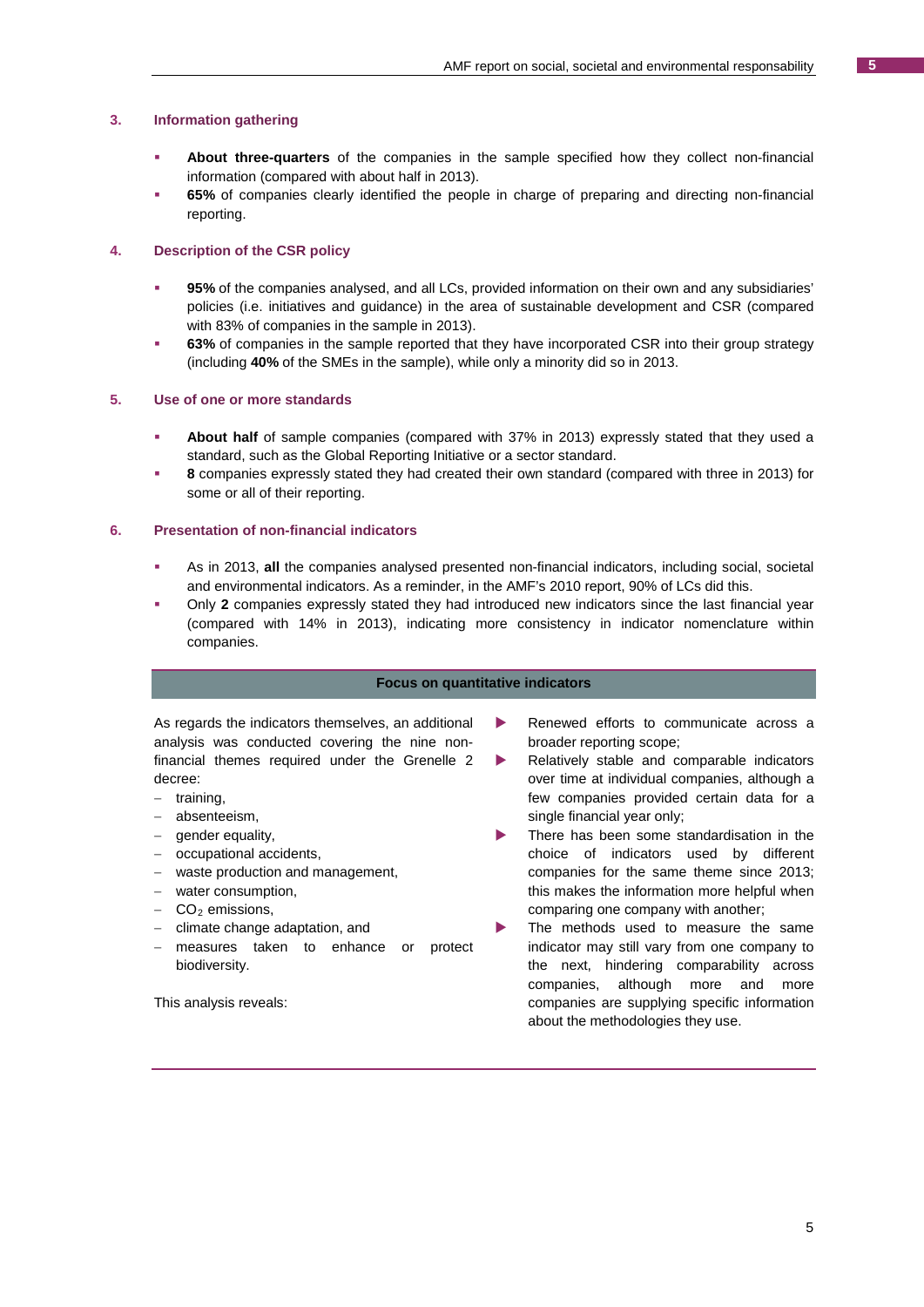# **7. Publication of targets and areas for improvement**

- **More and more companies** are providing forward-looking analyses, with quantitative or nonquantitative targets, assessments conducted internally or with third party assistance, areas for improvement, constant improvement policy, and so on.
- As in 2013, **about half** the companies in the sample published quantitative CSR targets (including 83% of LCs). Of those that provided such targets, **about half** published targets for 2020. The others set out targets for 2017 and 2025.

# **8. Implementation of the "comply or explain" principle provided for in the decree**

- As in 2013, the companies in the sample took various approaches to the "comply or explain" principle provided for in the Grenelle 2 decree.
- **18%** of the companies analysed stated they did not produce certain data requested by the decree and **63%** stated they did not feel the data were relevant (compared with approximately 30% in 2013). In this regard, SMEs proved less reluctant to exclude indicators they did not feel were relevant.
- A quarter of the companies in question did not provide explanations for missing information and those that did occasionally provided an explanation in overly general terms. Either way, they did not respect the spirit and intent of the "comply or explain" principle.
- **Some** companies provided additional details (not required under the decree) linked more closely to their business and/or industry.

# **9. Social, societal and environmental risks**

- **Two-thirds** of companies in the sample referenced social and environmental risks in the risk factors section (a quarter mentioned social risks and only two companies discussed societal risks).
- **20%** of companies that mapped their risks stated that risks related to CSR issues were included, and all of them were LCs.

#### **10. Information reviewed by an independent third-party body**

**97%** of companies in the sample (compared with 62% in 2013, a critical year in this respect, including 93% of LCs and 27% of SMEs) asked one or more independent third-party bodies to verify some or all of their non-financial indicators.

# **11. The role of non-financial rating agencies**

- **One-third** of companies in the sample (including half of LCs) compared with a quarter in 2013, specified the rating that they had been awarded by one or more non-financial rating agencies.
- **40%** of the companies in the sample (including two-thirds of LCs), compared with 32% in 2013, said they are part of one or more indices, most of which have been created by non-financial rating agencies.

# **12. Integration of CSR into governance**

- **40%** of companies in the sample (three-quarters of which are CAC 40 members) have set up a special committee of Board members to deal expressly with non-financial matters.
- **22%** of companies in the sample, all of which were LCs, expressly stated that for the 2015 financial year, they had linked part of the variable compensation of their executive officers to non-financial performance criteria (compared with 14% in 2013).

# **13. Inclusion of non-financial data in the disclosures**

 **4** companies in the sample published quantitative non-financial indicators and/or information in their press releases on the closing of their annual financial statements; no companies did so in 2013.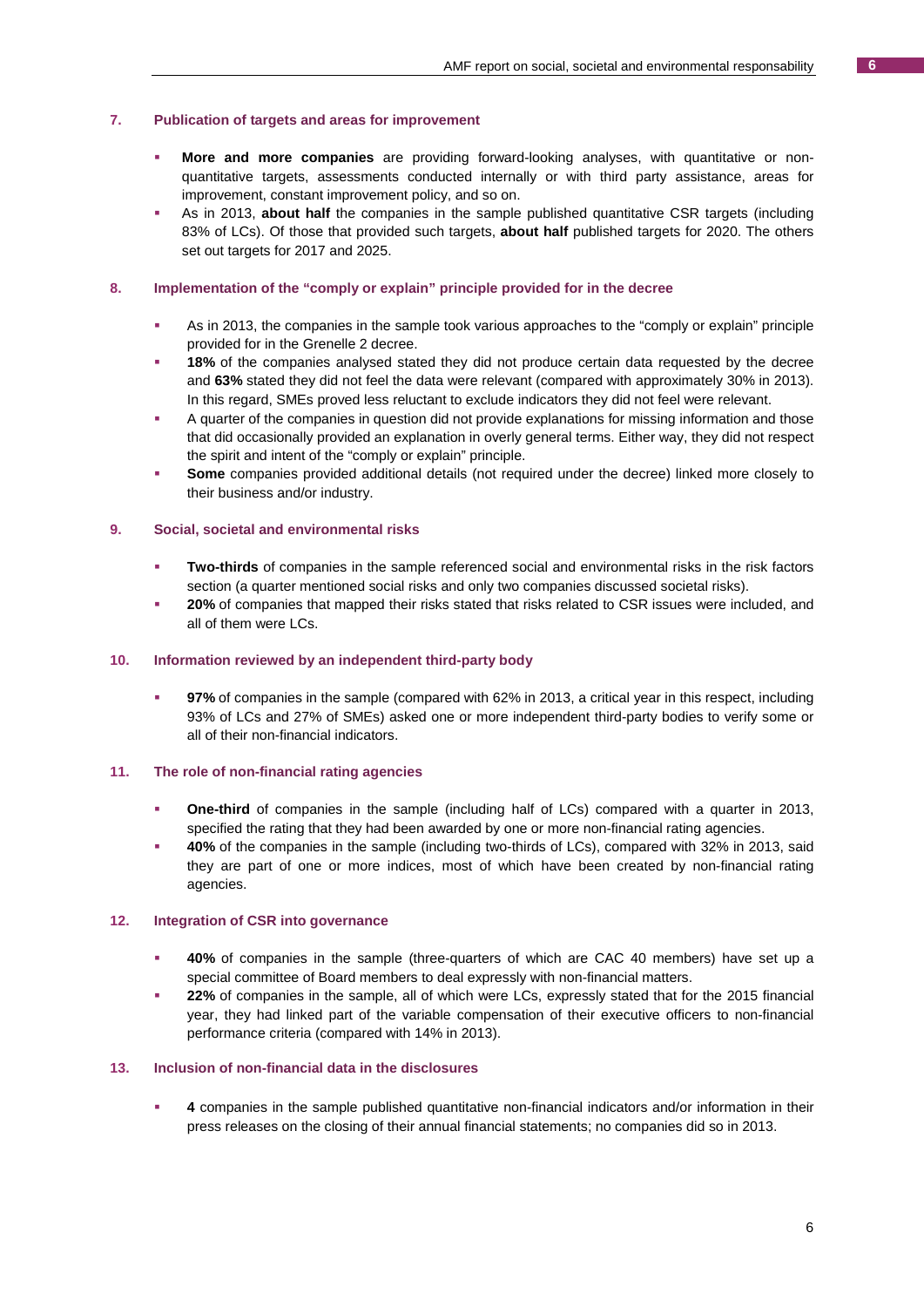#### **14. Provision of a materiality analysis of the company's issues**

 **27%** of companies in the sample, i.e. more than half of LCs and no SMEs, stated they had conducted materiality studies and provided their key characteristics, generally in chart form. These studies help companies highlight the issues they feel are the most important for their business by crossreferencing them against the specific issues of their stakeholders.

# **15. Provision of a materiality analysis of the company's issues**

 **13** companies in the SBF 120 (compared with none in 2013) expressly stated that they provide information in their registration document or a separate medium that integrates financial and nonfinancial data and that describes the company's strategy, governance and current and future performance.

#### **16. Provision of a materiality analysis of the company's issues**

 For the publication of its new report, the AMF conducted a comparative study of the form and substance of the non-financial information provided by French issuers and their main foreign competitors in two sectors (see Appendix 3 of the French Report).

#### **Focus on sector comparison**

- This analysis, based on a comparison of 11 listed companies (3 French and 8 foreign) in two separate industries, agrifood and automotive, led to the following conclusions:
- $\blacktriangleright$  the reports published by the foreign issuers in the sample often took the form of a **strategic report or a sustainability report combining financial and non-financial performances**. However, none of the issuers explicitly referred to the International Integrated Reporting Council (IIRC) standards;
- **Foreign issuers appeared to conduct more comprehensive and systematic monitoring** of their performance relative to their previously established **targets**;
- **the reporting scope is fairly similar for French and foreign issuers**; it generally

covers the parent company and its consolidated subsidiaries, including foreign ones;

- **methodological transparency is one of the strengths of French issuers**, whose detailed methodology notes sometimes go so far as to describe how certain specific indicators are developed, in contrast to the broad outlines provided by foreign issuers;
- **the analysis and inclusion of non-financial risks vary from issuer to issuer.** However, French issuers are characterised by a closer and more exhaustive individualisation of these risks and by their inclusion in their risk factors. The only issuers to explicitly incorporate these risks into the risk mappings disclosed in their reports are also all French.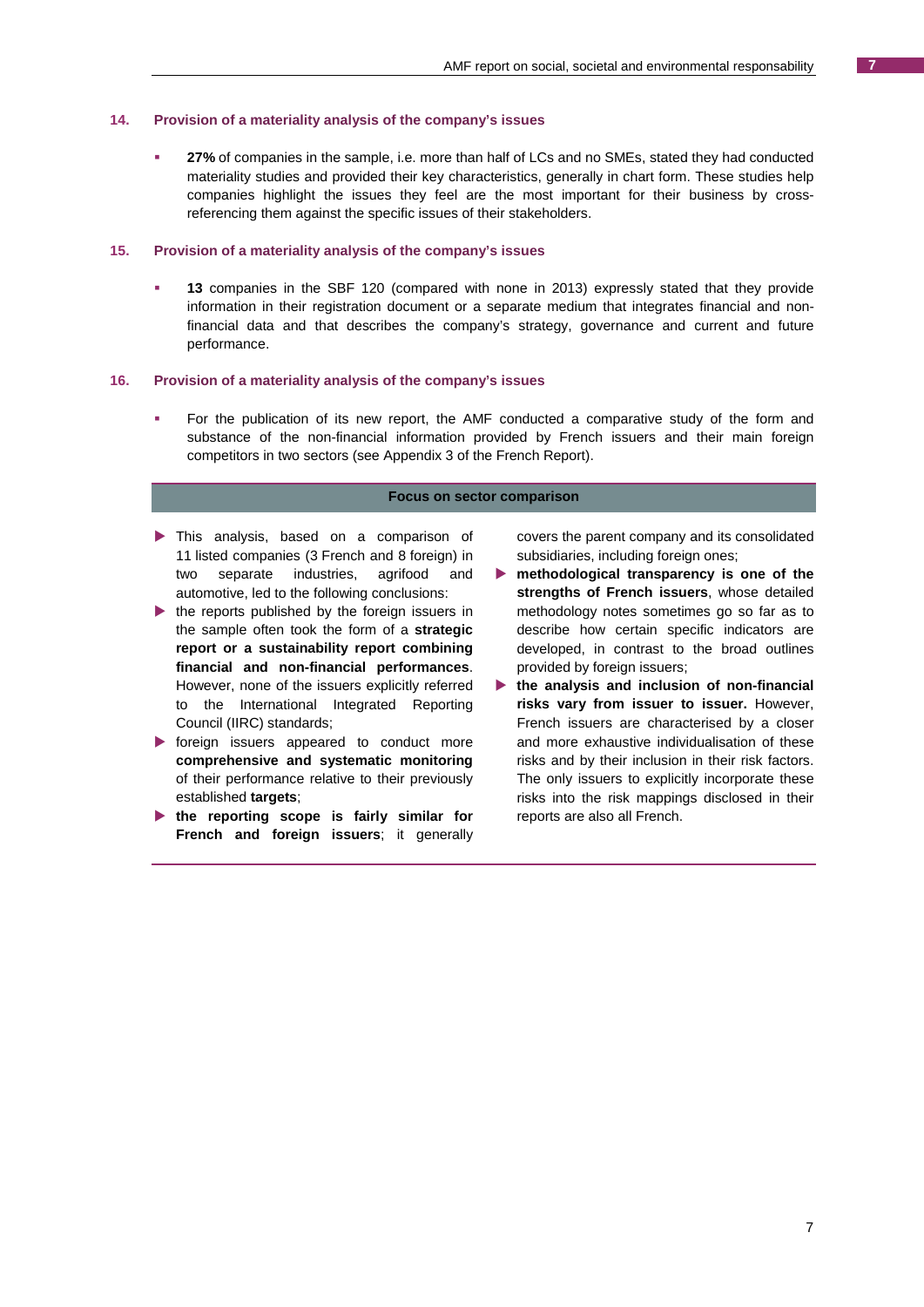| The 10 most striking changes in the findings since 2013 |                                                                                                                                                                                                                                          |
|---------------------------------------------------------|------------------------------------------------------------------------------------------------------------------------------------------------------------------------------------------------------------------------------------------|
| $\overline{1}$                                          | From a purely formal point of view, the very sharp rise in the average number of pages<br>dedicated to CSR (average: 33 pages; minimum: 3 pages; maximum: 117 pages), for an<br>average increase of nearly 40%.                          |
| $\overline{2}$                                          | Methodological transparency on indicators - which is one of the strengths of French<br>issuers - although the comparability of indicators across issuers could be improved.                                                              |
| $\overline{\mathbf{3}}$                                 | Varying degrees of transparency among issuers regarding the development, content and<br>scope of risk mapping.                                                                                                                           |
| $\overline{\mathbf{4}}$                                 | Efforts made by LCs to set quantitative targets that provide a framework for their<br>approach to CSR, but further progress still needed in monitoring them over time.                                                                   |
| 5                                                       | Improved incorporation of non-financial performance into directors' and corporate<br>officers' variable compensation.                                                                                                                    |
| $6\phantom{1}6$                                         | Some issuers now disclose non-financial information in their financial disclosures<br>(versus none in 2013).                                                                                                                             |
| $\overline{7}$                                          | LCs' marked enthusiasm for materiality studies and for presenting their results in<br>materiality matrices.                                                                                                                              |
| 8                                                       | CSR is increasingly placed at the heart of an issuers' strategy and is considered a real<br>lever for long-term performance.                                                                                                             |
| 9                                                       | Stronger commitment by LCs to incorporating non-financial issues into their 2015<br>reports. The work performed by audit firms in this area is starting to gather pace, along<br>with that of financial disclosure specialists.          |
| 10                                                      | Disclosures under development for issues related to energy transition and the circular<br>economy, as well as for any related future obligations; for the first time, these provisions<br>will apply to reports for financial year 2016. |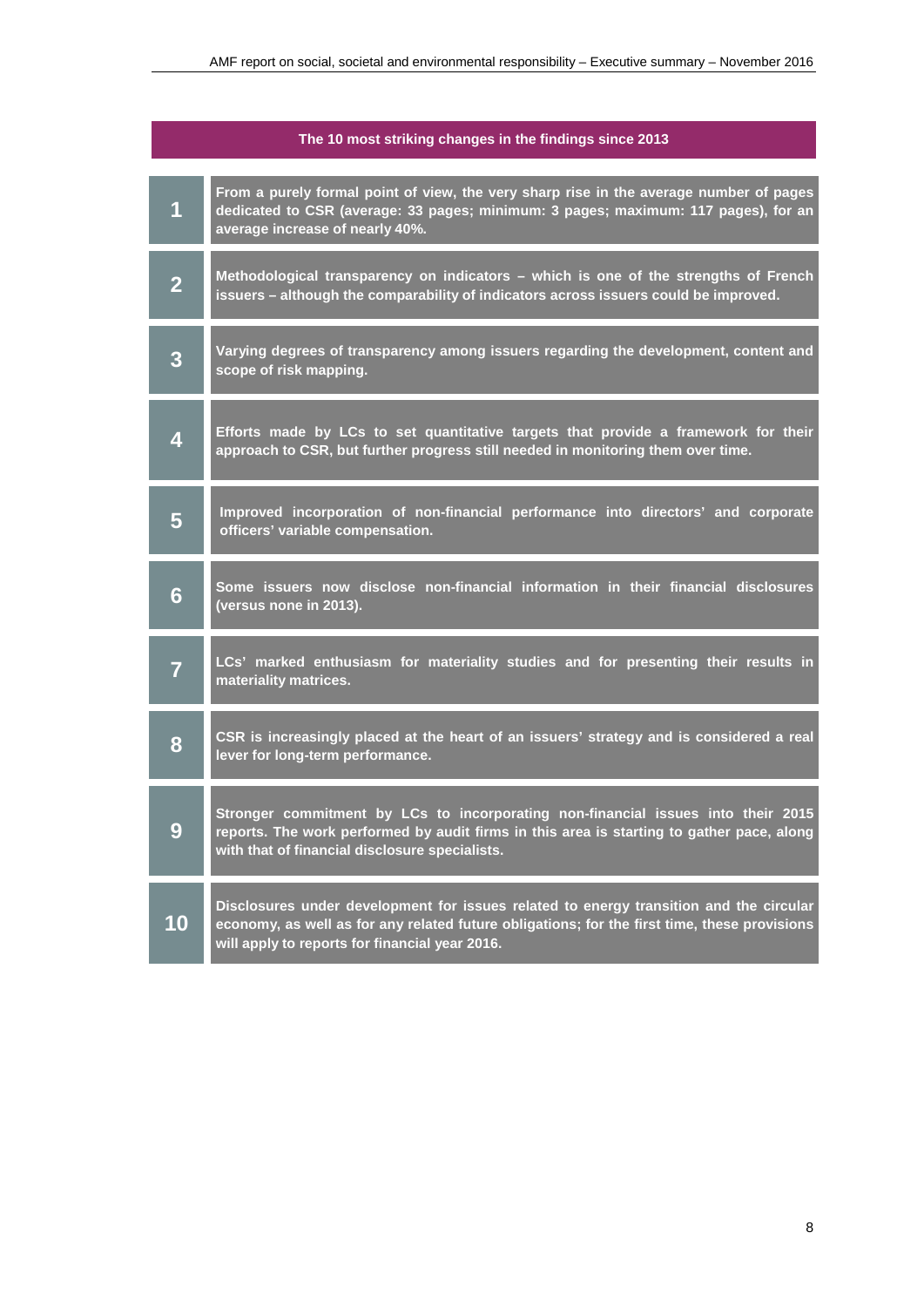# **RECOMMENDATIONS**

**The AMF has chosen to reiterate nine recommendations** made or repeated in November 2013 that it feels still apply, despite a changing regulatory and legislative environment.

For simplicity's sake, the recommendations that remain applicable are repeated and consolidated in this document removing the need for an issuer to refer to the 2013 report in order when reviewing them. A number of these recommendations have been updated, that is, slightly reworded or supplemented, partly to better reflect new findings and changes to the standards since the publication of the AMF's 2013 report.

As in 2010 and 2013, the recommendations for listed companies, whose scope and effective application should reflect the size and business of the company, essentially address the presentation of information provided by companies in the sample, especially social and environmental data, insofar as this information is needed to understand developments in the business, results and situation of the companies in question. The recommendations also apply to the presentation of risk factors, notably as regards the section included in the Prospectus Directive.

The AMF also makes **four new recommendations.**

# **New recommendations**

# **1. Increase the relevance of non-financial information**

The increasing volume of non-financial information should lead companies to focus on approaches that aim to simplify and enhance the relevance of this information. They may have to work on the brevity of their messages and on their selection of indicators.

A number of companies have made progress in prioritising their sustainable development challenges in the light of their strategic priorities and stakeholder expectations, mainly through materiality studies. The AMF encourages this practice to the extent that it helps make the information more relevant and, as such, helps companies apply the "comply or explain" principle with more detailed explanations. Regarding the implementation of materiality studies, the AMF also recommends that issuers are broadly transparent on the methodology used and on the results of the analysis of the social and environmental impacts of the company's activities, so as not to highlight merely the financially material issues for its own business.

# **2. Fuller account of the role of CSR in the company's strategy**

The AMF recommends that companies which state they have put CSR issues at the forefront of their strategy should describe clearly and concretely/with illustration how the implemention of their CSR approach will contribute to the strategy's success. The connection between the chosen strategic paths monitored using specific indicators — and CSR issues is not always clear and should be more detailed to improve consistency.

# **3. Reflect on ways to present financial and non-financial information coherently**

It is an innovation to present an integrated vision of a company's performance — notably in a report that integrates financial and non-financial data — and its value-creation strategy. Such an approach would appear to warrant encouragement and support, but efforts to over-formalise it should be restrained as any such action would today be perceived as premature.

Theoretically, the AMF favours an approach that promotes greater integration of financial and non-financial data, provided it is undertaken rigorously and seriously and gives investors a better understanding of the company's value-creation strategy and overall performance.

Issuers are currently in the take-up and testing phase: some are organising internally, holding discussions with their stakeholders, and exploring several directions that may or may not ultimately result in the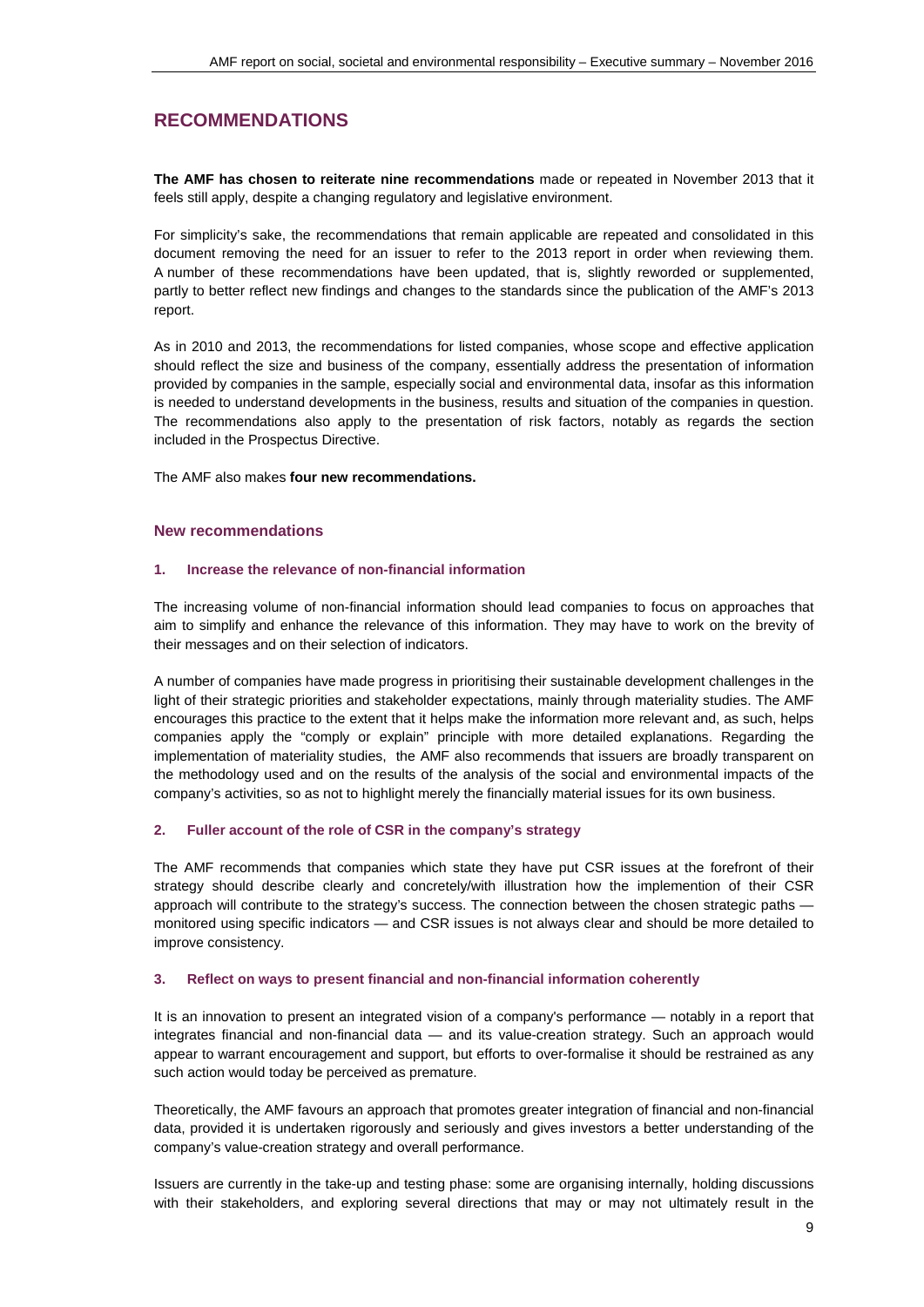publication of an "integrated report". Due to the wide variety of approaches adopted by companies (mainly whether or not the report should be included in the registration document) in what is seen as an evolving field, the AMF does not expressly recommend a specific format or standard. The AMF supports the inclusion of such a publication in the registration document, although the initial versions of this report now under development have most frequently been designed, for practical reasons (learning curve, gradual selection of indicators, data reporting times, etc.), as separate documents.

To provide integrated presentations in the registration documents is helpful to investors, provided the integrated reporting maintains the overall goal/objective of presenting the information concisely. Investors could thus have a summary of the company's strategy and performance indicators, which would serve as an excellent introduction to the registration document.

# **4. Improve disclosure with respect to green bonds issuance**

The AMF notes that the criteria used to determine whether or not a project is "environmental", in particular for the issuance of securities where the amount raised is allocated to fund environmental projects (climate change adaptation, renewable energies, energy efficiency, etc.), are left to the issuer's discretion. It is also noted that the procedures for the ex-post control and monitoring of the proper allocation of the funds are currently governed only by recommendations — the Green Bond Principles published in March 2015 (and updated in June 2016) by the International Capital Market Association (ICMA) — and compliance is not mandatory.

In the light of heightened interest from investors and the gradual structuring of this market segment, the AMF recommends that issuers monitor the transparency of the information provided to investors both when the bond is issued (detailed presentation of how funds will be used in the issue or listing prospectus, process for project selection and evaluation, use of a third party expert, etc.) and throughout the life of the bond (compliance with the allocation of the funds and with the commitments made).

This recommendation also applies to social bonds intended to finance identified projects that have a social benefit (health care, public housing, education, etc.), or even to any other type of bond issue intended to fund a specific project.

# **Recommendations reiterated or updated**

# **1. Information formats (updated)**

When information is set out in several parts of the registration document or is published on other media, such as the company's website, the AMF recommends that companies should make this clear (in their registration document, for instance) through cross-references to the chapters or the formats in question, in order to provide readers with the most comprehensive view possible of the CSR policy conducted. There must therefore be a cross-reference to the methodology note ,be it in the appendix to the registration document or on the company's website.

Companies must also consider how best to improve the consistency of the information provided, particularly in the age of digital information.

# **2. Methods used to present information (reiterated)**

For better understanding and internal structuring, the AMF repeats its recommendation that companies present the way in which they identify, collect and consolidate non-financial information, and the limits associated with such data collection (in the form of a methodology note, for example). The choice of the medium through which this information is presented is left to the company's discretion. However, if this information is not presented in the registration document, links should be included to the relevant materials.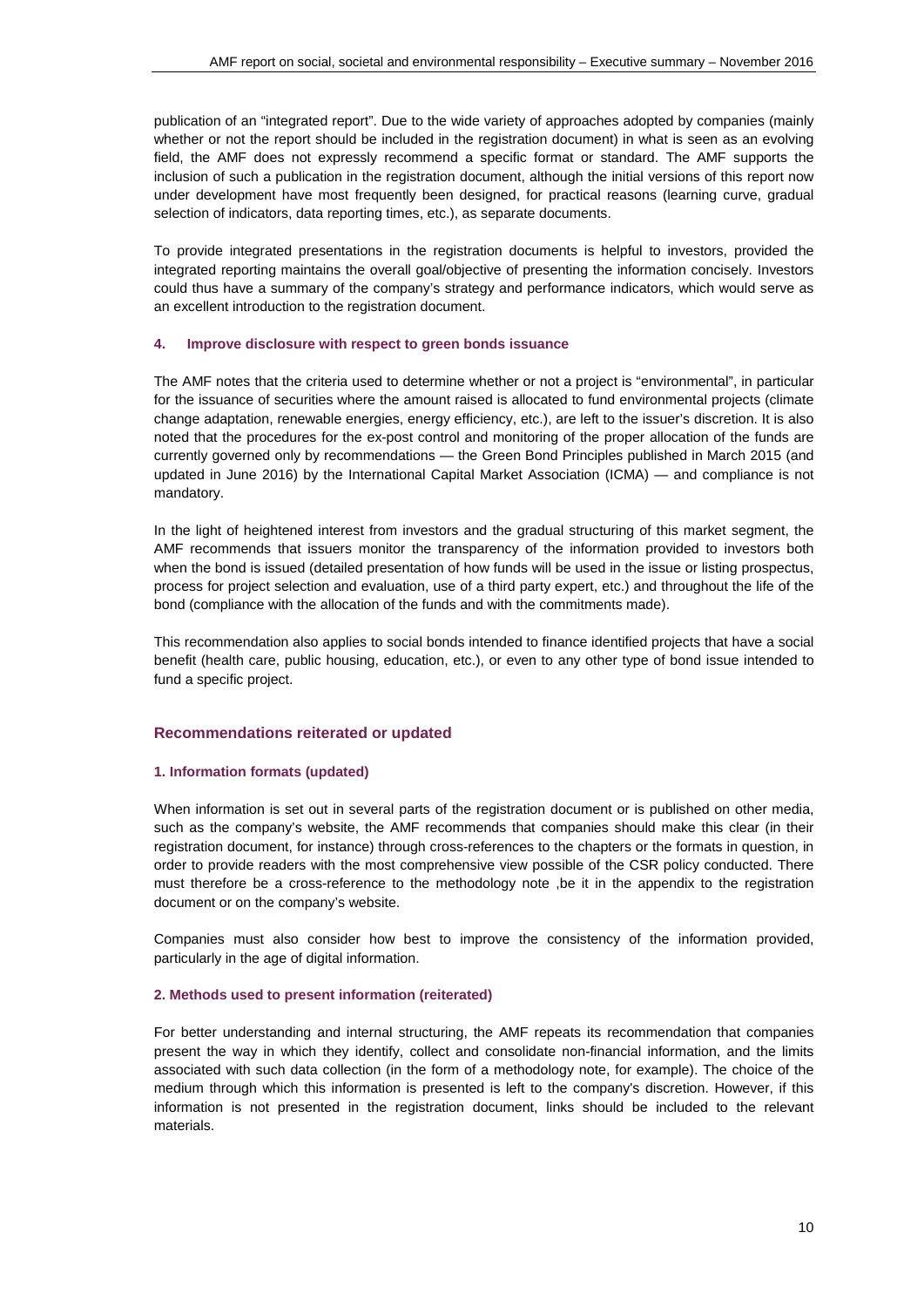# **3. Scope of information (reiterated)**

The AMF recommends that the scope of the information be defined and stated as coherently and consistently as possible from one year to the next. This in no way rules out a particular focus on social and/or environmental matters in one or several subsidiaries, if the company considers that this information is particularly important and ought to be brought to the knowledge of the public.

# **4. Presentation of indicators (updated)**

The AMF recommends that companies that use quantitative indicators define them clearly, describe how they are calculated, and use them consistently from one period to another (insofar as the indicators still meet a need), by highlighting, where applicable, the most important indicators for their business. Lastly, it believes that it would also be useful if these indicators could be compared across companies, in particular within the same sector, and be reconciled with audited information whenever it is possible for part or all of the elements of their calculation steps.

# **5. CSR objectives highlighted by companies (updated)**

The AMF recommends that companies that communicate on quantitative objectives which measure the company's commitment to certain social and/or environmental aspects:

- present clear, precise objectives that are well-argued and measurable;
- specify the time frame covered; and
- monitor these objectives in the reports for subsequent periods: progress made, extent to which they have been achieved, abandoned, (re)-adjusted, etc.

# **6. Social and environmental risks (updated)**

The AMF states that its recommendation<sup>[9](#page-10-0)</sup> that companies should demonstrate the link between these risks, and notably those described in the "Risk Factors" section of the registration document, and the internal control procedures that are implemented, also applies to non-financial risks, in particular social and environmental risks. This link should make it easier to grasp the way in which the company understands, formalises and, ultimately, strives to control these risks. Since companies are encouraged to set up system for identifying, analysing and addressing risks, it would make sense for this to also include non-financial risks.

The AMF encourages issuers to demonstrate the link, where applicable, between the non-financial risks to which they are exposed and the items recorded in the financial statements. If such link is not explicitly mentioned, it would be appropriate to include a reference/foot note to the accounts.

# **7. Non-financial rating (reiterated)**

The AMF recommends that companies communicating on a non-financial rating result should also present the basis for the given rating, or should provide a link to their own website or to the non-financial rating agency's website.

# **8. Presenting information to committees or to the board (updated)**

The AMF recommends that companies that have, within their board of directors or supervisory board, a specialised committee to deal with social and environmental issues should provide specific information about its membership, remit and findings, as well as its links with other board committees.

The AMF also invites issuers to specify the frequency with which problems related to sustainable development and social and environmental responsibility are included in the agenda of one or more specialised board committees.

<span id="page-10-0"></span>AMF Position/Recommendation no. 2009-16 — Guide to preparing registration documents (document created on 10 December 2009, amended on 17 December 2013 and 5 December 2014).